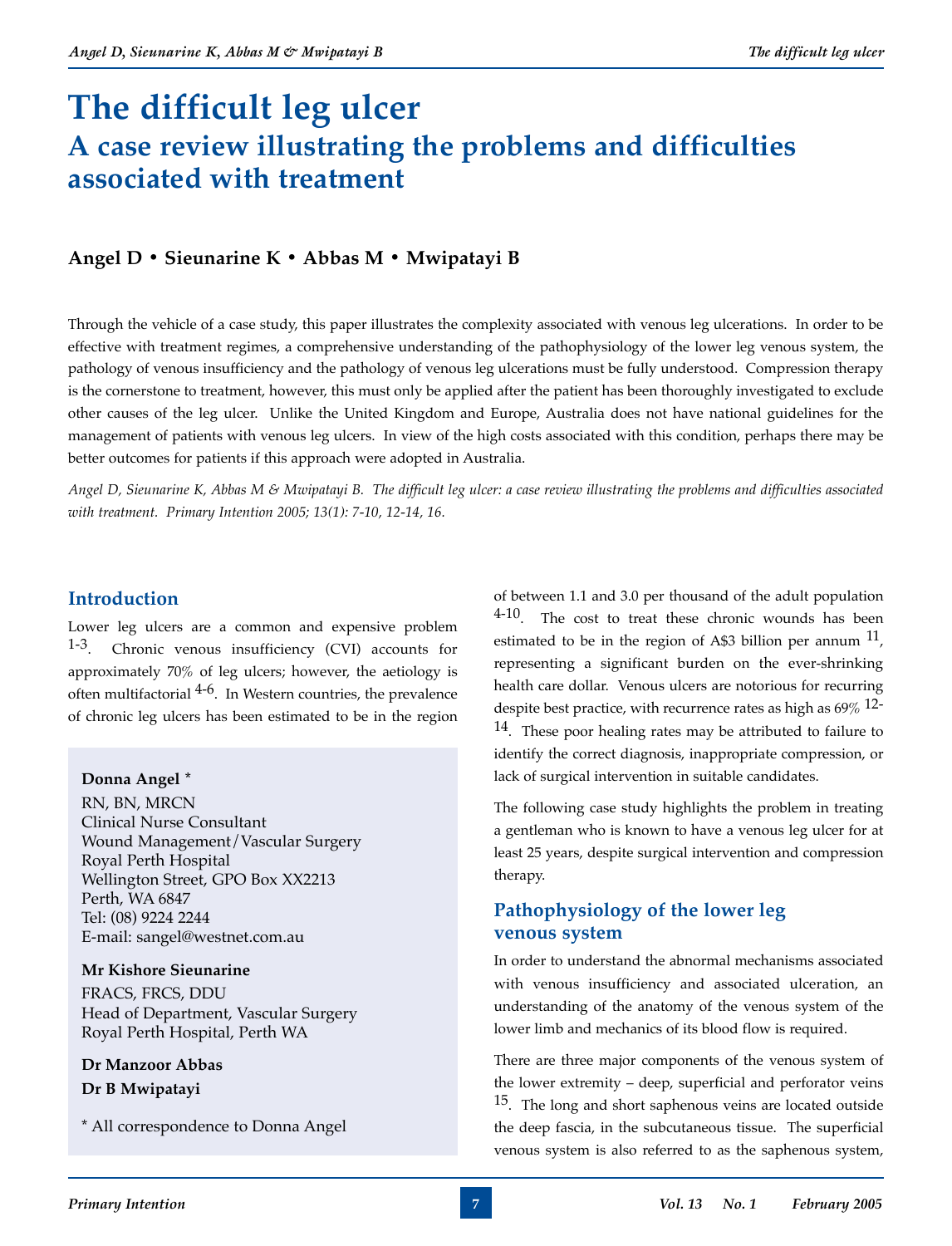because it is comprised of the greater and lesser saphenous veins. The deep veins include the posterior, anterior tibial and the peroneal veins. The deep veins are encased in a tight musculo-fascial envelope within the calf muscle. Also located within the facia in the soleus and gastrocnemius muscles are dilated valveless sinusoids, which fill with blood when the leg is at rest. The perforators, or communicating veins, penetrate the fascia, linking the superficial system to the deep system 15, 16<sub>.</sub>

Blood is returned to the heart via the venous system. Oneway valves within the venous system support a unidirectional blood flow towards the heart. The valves prevent retrograde blood flow and divides the venous system of the leg into smaller segments, making the gravitational pressures bearable within each segment  $17$ . The smooth muscle tone within the venous walls, contraction of the skeletal muscles (muscle pump), and the negative intrathoracic pressure created during inspiration are the primary mechanisms by which venous blood is returned to the heart  $^{16}$ . The blood in the lower extremity must flow uphill against the forces of gravity; this creates a column of hydrostatic pressure, usually 90mmHg while standing. When the calf muscle contracts, this peaks to approximately 120mmHg <sup>16, 18</sup>.

The calf muscle pump is the most important pump in the lower extremity. During ambulation, the calf muscle contracts and compresses the blood out of the deep veins. While the blood is being pumped from the deep veins, one-way valves in the perforator system close, preventing backflow into the superficial veins. As the calf muscle relaxes, the valves in the perforator veins open to permit blood from the superficial system to flow into the deep veins <sup>16</sup>.

The foot pump and the thigh pump also support venous return to the heart. The foot pump, however, does not depend upon muscle contraction to drain the venous plexus of the foot. During weight bearing, the veins in the foot are stretched and drained 19. Some patients' mobility is limited by restricted ankle movement, as seen in people with lipodermatosclerosis (hardening of the dermis and underlying subcutaneous fat) or with extensive fibrosis. Restricted ankle movement makes venous return of the blood to the heart much less efficient 15.

# **Pathology of venous insufficiency**

Venous hypertension is the underlying pathologic mechanism for CVI and subsequent ulcerations  $16$ . Venous hypertension is the result of one or more processes – obstruction (which blocks outflow), valvular incompetence (which permits

retrograde flow) or muscle pump failure (which results in incomplete emptying). Venous hypertension can be a result of one or more of these factors  $16$ .

When outflow obstruction occurs, forward flow is impaired, the veins distal to the obstruction become distended and the venous pressure rises, resulting in venous stasis. The severity and resulting stasis is dependent on the anatomic extent of the venous obstruction and the development of collateral circulation. There are several factors that can cause outflow obstruction – deep venous thrombosis (DVT) resulting in post phlebitic syndrome, pregnancy, obesity, congestive cardiac failure, ascites, severe trauma to the lower leg and tumours. DVT with residual deep vein damage is the most common cause of outflow obstruction 16, 20.

The exact mechanism of valvular incompetence is not yet fully understood. It has been theorised that venous distension, venous hypertension, DVT or valvular agenesis cause damage to valve leaflets  $^{16}$ . Damage to the valves results in reflux and pooling of the blood in the lower extremities 21.

Failure of the calf muscle pump is thought to be caused by inactivity, neuromuscular abnormalities, or musculoskeletal changes associated with aging, arthritis or sedentary lifestyle. During ambulation, when the muscle pump fails to empty the veins, blood begins to pool and venous hypertension  $occurs<sup>16</sup>$ .

## **Pathology of venous ulceration**

The exact mechanisms of venous ulceration are not yet fully understood. There are three main theories on the events leading to dermal disruption – the fibrin cuff theory, mechanical theory and the white cell trapping theory 16, 22.

#### **Fibrin cuff theory**

Venous hypertension causes the single cell wall of the capillary to be stretched, increasing the size of the capillary pores and allowing the passage of red blood cells and protein (fibrinogen) into the interstitial spaces. Fibrinogen changes to fibrin and forms bands of cuffs around the wall of the capillary. Ulceration to the epidermis is due to these cuffs blocking the diffusion of oxygen and nutrients to the epidermis (Browse  $\&$ Burnand cited in Moffatt  $^{22}$ ). However, a new theory exists which suggests that the cuffs are a result of and not a cause of the ulceration, and that oxygen and nutrients are able to diffuse through them to the epidermis. This theory suggests that patients who have venous ulceration have less ability to lyse the fibrin which has accumulated (Herrick *et al.* cited in Moffatt  $^{22}$ ).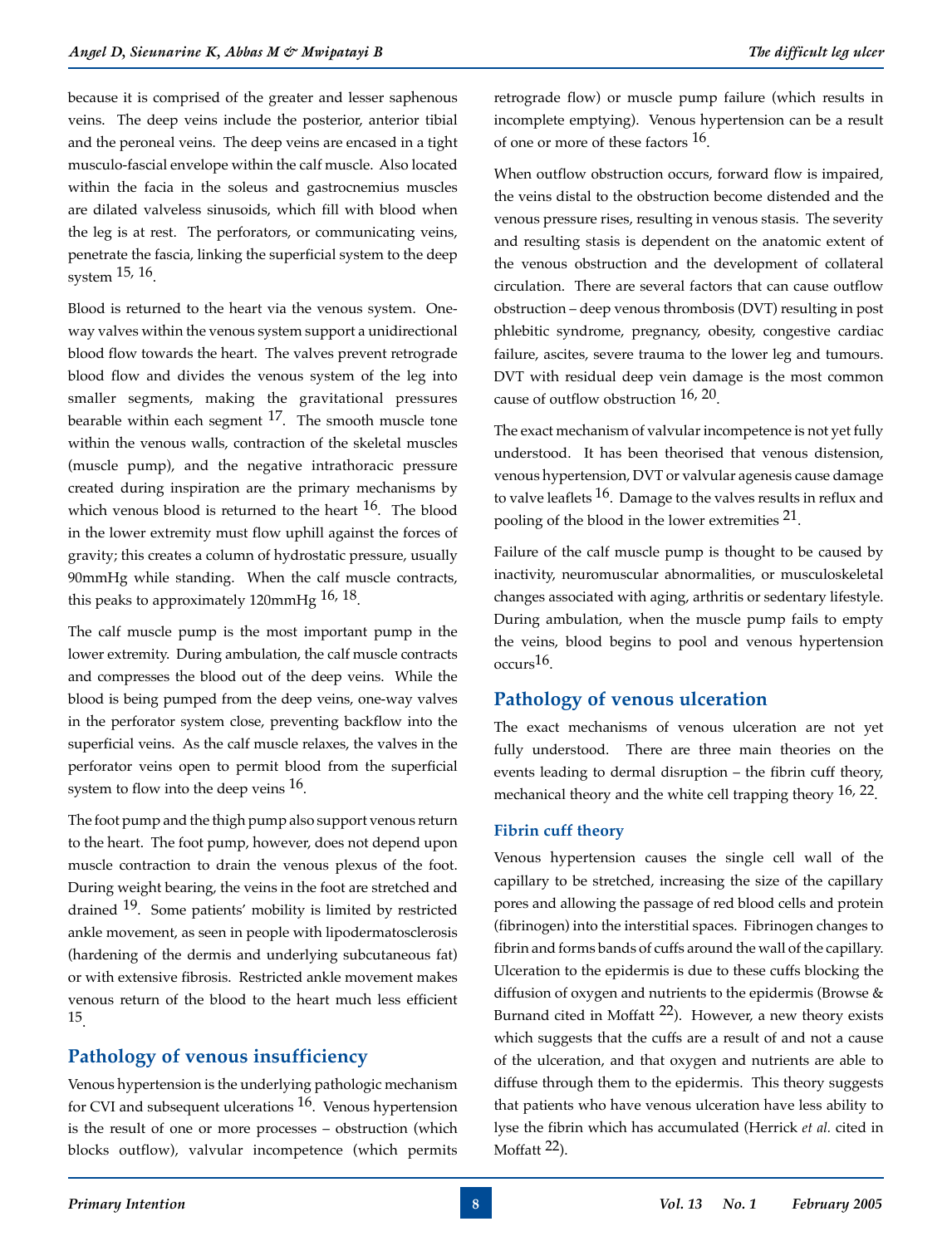### **Mechanical theory**

Ulceration is the end result of mechanical stress on the patient's skin. This theory suggests that high pressure in the capillary beds leads to oedema, which in turn raises tissue pressure, resulting in stretching and resultant breakdown of the skin (Chant cited in Moffatt 22).

#### **White cell entrapment theory**

This theory is thought to be the best explanation of venous ulceration. Blood flow through the capillary system becomes reduced in the presence of venous hypertension; this allows leukocytes to adhere to the capillary wall. Tissue damage is caused by some of the leukocytes becoming trapped, blocking the capillaries and causing tissue ischaemia. Other leukocytes migrate out into the tissues, where they become activated and release proteolytic enzymes, oxygen free radicals, and inflammatory mediators that also causes tissue damage (Coleridge *et al.* cited in Moffatt <sup>22</sup>).

Regardless of which theory is correct regarding the pathophysiology of the damage to the microvascular circulation, and subsequent tissue loss, the mainstay of venous ulcer management is graduated compression of the lower limb. The aim is to reduce the pressure within the superficial system, to aid venous return of blood to the heart via the deep venous system, and to reduce local oedema. Graduated compression is considered the gold standard for venous ulcer management 15, 16, 22.

## **Case study**

An 83 year old gentleman was admitted to hospital with CVI, severe ulceration, bacterial infection and fungal colonisation of his left lower leg. He had a history of a motor vehicle accident >25 years ago; the left leg at this time was in external fixation for 3 months and ulceration to this leg developed 2 years later. Over the previous 25 years, he had had several admissions to hospital for management of cellulitis. He had a past medical history of asthma, gout and a recent gastrointestinal bleed. Medication usage included aspirin EC, sudlinac, temazepam, salmeterol puffer and lanzoprazole. He was allergic to morphine, sulphonamides, and had a perception that he was allergic to normal saline. He lived alone and had two supportive daughters.

Since 1998, surgical procedures included: ligation of the left medial gastronemius vein; exploration of the left popliteal fossa (which revealed that his short saphenous vein was not identified); trapdoor valvuloplasty of the left superficial femoral vein; and split skin graft to the left lateral ulcer.

Radiological investigations during the same timeframe included: left lower limb ascending and descending venogram (which demonstrated a grossly incompetent deep venous system); a subsequent venogram 4 years later (which revealed marked reflux); Venous Duplex scans; and a lymphoscintigraphy (which excluded lymphoedema).

On this admission to hospital, the patent presented with extensive tissue loss and cellulitis of the left lower leg (Figures 1-3). Clinical examination revealed that the leg was swollen, with: mild pitting oedema; extensive ulceration over most of the anterior, lateral and posterior aspect; thick adherent



*Figure 1. Pre-tibial and medial view of the left lower limb – widespread erythema, partial thickness tissue loss and slough.*



*Figure 2. Lateral view of the left lower leg – widespread erythema, partial thickness tissue loss. Ulcer at the supra medial malleoli region 4cmx3cm, partial thickness with adherent slough. One ulcer anterior to medial ankle 5cmx3cm, partial thickness and sloughy. Hyperkeratosis over the medial aspect of the ankle.*



*Figure 3. Posterior view of the left lower limb – partial thickness tissue loss, 7cmx5cm, sloughy with surrounding erythema.*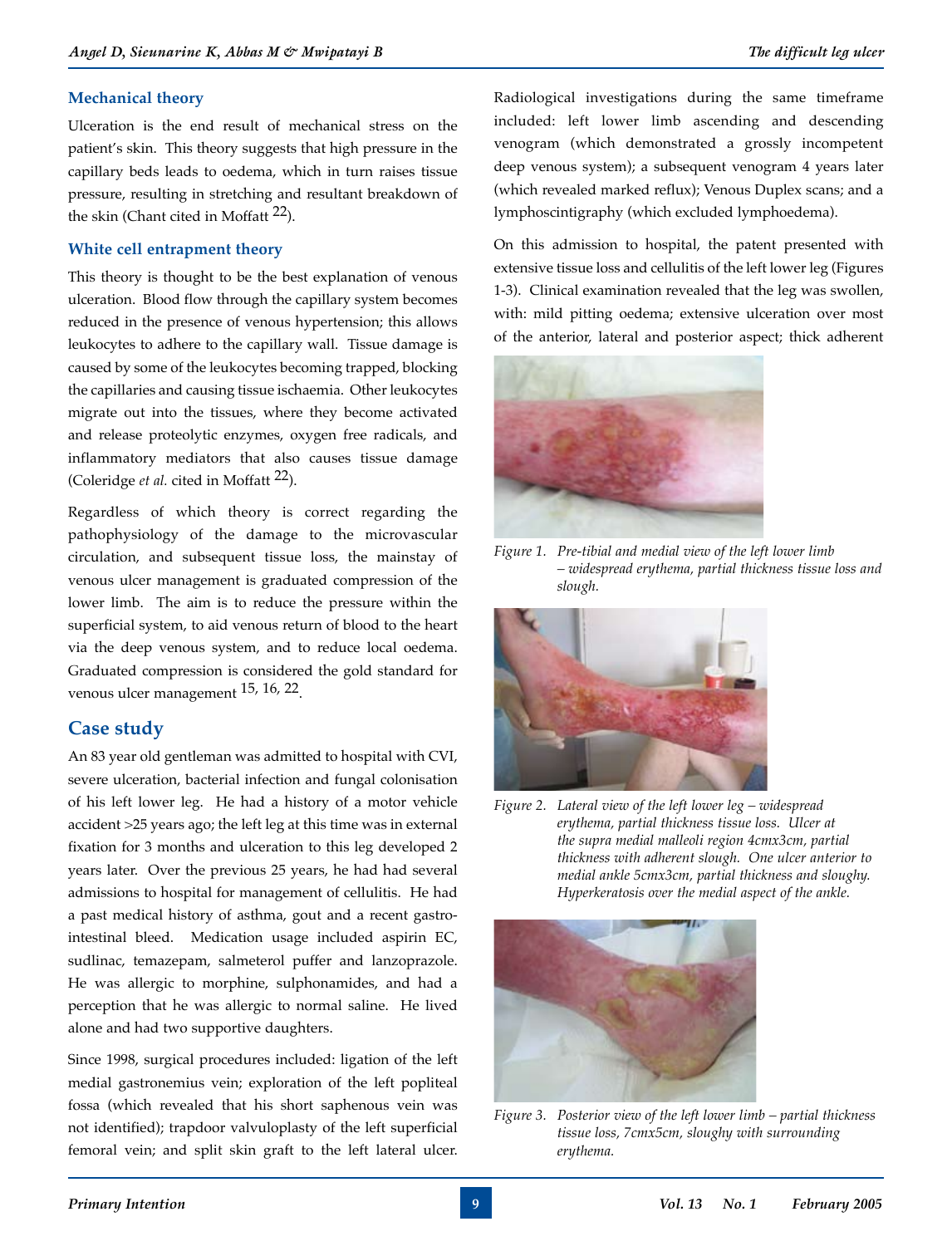slough over the medial and lateral ulcers; hyperkeratosis; lipodermatosclerosis; hemosiderin staining; and moderate serous exudates. His foot was warm and well perfused with palpable pedal pulses. He had a fixed ankle joint, with subsequent decreased range of movement and strength. Ankle brachial indices were not indicative of arterial disease; right: 1.13; left: 1.17. A left arterial duplex scan demonstrated a left 50% popliteal stenosis (not haemodynamically significant) and three-vessel run off to the foot. Left venous duplex scan and venogram demonstrated marked venous reflux and moderated deep and superficial incompetence. Foot x-rays and a white cell scan excluded osteomyelitis.

Other investigations included: inflammatory markers which were elevated; ESR 85mg/L; CRP 53mm/hr; full blood count unremarkable; nuclear autoantibodies, not detected; serology for viral hepatitis non reactive; HIV negative. Wound swab and fungal scrapings revealed that the wound was infected with *Pseudomonas aerginosa* and *Staphylococcus aureus* and critically colonised with *Candida albicans*; punch biopsy for histopathology did not reveal any histological changes.

The patient was commenced on intravenous timentin 3.1g q.i.d., and q.i.d water compresses (the patient had a perception that he was allergic to normal saline) to the areas of tissue loss. The patient refused to have any other type of dressing. Five days later, the wounds showed no clinical signs of improvement and a referral was made to dermatology. They commenced the patient on pentoxifilline 400mg t.d.s. Vitamin supplements were also commenced. The patient had a history of not wearing compression bandages, although nursing and medical staff had spent a great deal of time educating the patient on the importance of compression therapy and its place in wound healing.

Almost a month later, the wounds deteriorated, with an increase in the amount of tissue loss. At this point, the patient agreed to try other dressing modalities, including compression therapy and a primary dressing that contained an antimicrobial agent. The patient was finally discharged home under the care of his general practitioner and community nursing staff some 2 months later.

## **Discussion**

This case illustrates the sequel and long-term consequences of non-compliance with compression therapy in the presence of venous disease. Not only the impact on the patient's quality of life for the last 25 years, there is also the financial drain on the health care dollar to consider. It is generally accepted that venous leg ulcers will heal within 12 weeks with 'best

practice', i.e compression therapy. However, in reality, healing rates may be as low as 22% and recurrence rates as high as 69% 12-14. Other studies have reported that twothirds of patients' venous leg ulcers recurrence twice or more and 20% of patients have more than six episodes of healing and breaking down 23, 24.

Factors that influence delayed wound healing include failure to investigate and identify the correct underlying aetiology of the ulcer, inadequate compression, lack of patient education and compliance, and failure to reassess and evaluate wound healing rates. Poor healing rates may also be due to senescence of fibroblasts which have reduced response to proliferative stimuli after a prolonged exposure to the chronic venous environment 25-27.

### **Clinical evaluation**

The cornerstone to wound healing is accurate diagnosis. The diagnosis of a venous leg ulcer is comprehensively covered in two recent review articles  $28, 29$ ; in our case study over the last 25 years, repeated invasive and non-invasive investigation confirmed that the underlying aetiology of the leg ulcer was venous in origin. Other differential diagnoses such as arterial, vasculitis, lymphatic, neuropathic, haematological, neoplastic, pyoderma gangrenousum, and osteomylitis were all fully investigated and excluded.

One independent group, the Scottish Intercollegiate Guideline Network (SIGN)  $30$ , gathered evidence, assembled multidisciplinary panels, reached consensus and issued guidelines regarding the management of leg ulcers. Based on the available evidence in the literature  $31$ , they recommend that non-healing ulcers be biopsied because, in 2% of these cases, ulcers are malignant and the correct diagnosis is often missed. Based on these guidelines, a punch biopsy was performed; however, it failed to detect any histological changes.

## **Compression therapy**

In the presence of arterial disease, compression therapy, or bandaging at is otherwise known, will cause tissue necrosis and, in severe cases, potentate the need for amputation. It is beyond the scope of this paper to discuss modified compression for patients with mixed leg ulcers. Prior to applying compression bandaging in our case study, arterial disease was carefully excluded and, over the years, reassessed.

At least two extensive literature reviews and SIGN support the evidence for compression bandaging  $28$ ,  $30$ ,  $32$ ,  $33$ . The aim of compression bandaging is to provide sustained graduated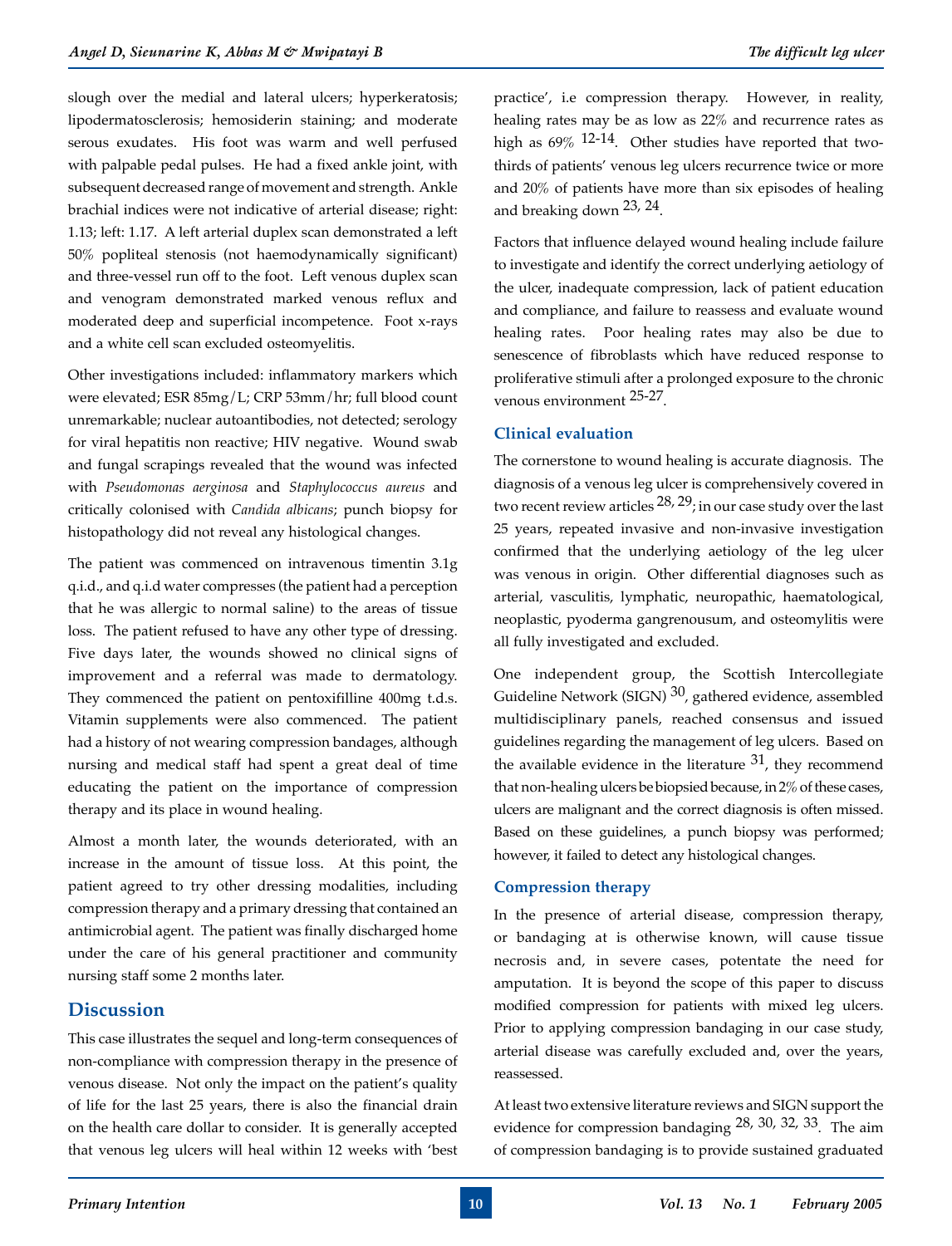external compression, thereby reducing blood pressure in the superficial venous system, aiding venous return of blood to the heart by increasing velocity of flow in the deep veins, and reducing oedema by reducing the pressure differences between the capillaries 34, 35.

The principles of compression bandaging are based on Laplace's law:  $P=T/R$ . The pressure (P) exerted by an elastic bandage in proportional to the tension of the bandage (T) and the inverse of the radius of the skin surface area (R). Therefore, when the surface area is convex (ankle), compression is stronger than when it is rounded (middle leg)  $36$ . Therefore sub-bandage pressure is directly proportional to bandage tension, but inversely proportional to the radius of the limb's curvature to which it is applied  $37$ .

$$
P = proportional\ to
$$

$$
N x T
$$

$$
\overline{C x W}
$$

*P = pressure exerted by the bandage N = number of layers of bandage T = bandage tension C = circumference of the limb W = bandage width*

The ideal amount of compression for wound healing to occur is approximately 30-40mmHg at the ankle, reducing to 15- 20mmHg at the calf, and will lead to healing in a normal shaped leg in 70-80% of cases  $38$ . However, compression bandaging should only be applied by a skilled professional operator, otherwise there is no benefit; it may in fact be detrimental to the patient if not applied in the correct way 39.

There are various types of compression bandages available on the market – high compression elastic, high compression inelastic, multi-layer bandaging and dynamic compression  $40$ . There is a lack of evidence to support the use of elastic multi-layer versus inelastic multi-layer high compression 41. Cullum *et al.*, based on an extensive literature search of 22 trials evaluating compression therapy, concluded that there were higher healing rates with compression therapy compared to no compression, that high compression (35- 45mmHg) was more effective than lower compression (15- 25mmHg), and that elastic or inelastic multi-layer systems were more effective that single compression  $42$ .

Based on these results, expert opinion and patient-related factors, The International Leg Ulcer Advisory Board recommends a multi-layer high compression system for venous leg ulcers 42. For active/mobile patients, multilayer (elastic or inelastic) systems are recommended – elastic expands and contracts to accommodate changes in leg geometry during activity and maintains a resting pressure. Inelastic bandages (short-stretch) do not accommodate changes in limb circumference, have low resting pressures, and therefore require the calf pump muscle action to activate the pressure beneath the bandages. These bandages are therefore unsuitable for inactive patients. For immobile/fixed ankle patients, the recommendation is for multi-layer (elastic) compression bandages  $40$ . However, it is documented in the literature that independent factors also affect healing rates such as the duration and ulcer size, reduced mobility and reduced ankle function 43, 44.

Dynamic compression or intermittent pneumatic compression (IPC) in the management of lower limb venous ulcers has yet to be fully proven  $45$ . There is no statistically significant evidence to support the routine use of IPC; eight small studies concluded that IPC may be of some benefit when used in conjunction with compression bandaging  $46$ . The European Wound Management Association (EWMA) postulate that the use of IPC may be of advantage in the immobile patient with a slow non-healing ulcer  $40$ .

#### **Primary dressing choice**

There is a lack of evidence to recommend one dressing type over the other  $42$ . Conversely, there is good evidence to suggest that the type of dressing has no effect on wound healing rates <sup>30</sup>. Dressing choice should therefore be based on a thorough wound assessment, taking into account the presence of viable and non-viable tissue, the presence of infection, the amount and of exudate, the surrounding skin, allergies, pain, and the clinician's knowledge of the mode of action of dressing selection. A recent Cochrane systematic review and SIGN recommend that the use of a simple nonadherent dressing may be sufficient for the majority of venous ulcers 30, 42.

Care must be taken prior to using any product that will come in contact with the patient's skin – many patients are prone to contact dermatitis, particularly from wool (used in the under padding of compression bandaging systems), lanolin, antiseptics, preservatives, emulsifiers, resins (in hydrocolloid dressings), and rubber  $30$ . Patients should therefore be patch tested prior to the application of these products.

Prior to applying a dressing, the leg ulcer should be washed in tap water. A lower infection rate was found in a randomised study using tap water versus sterile saline to clean acute traumatic soft tissue wounds  $47$ . The use of antibiotics is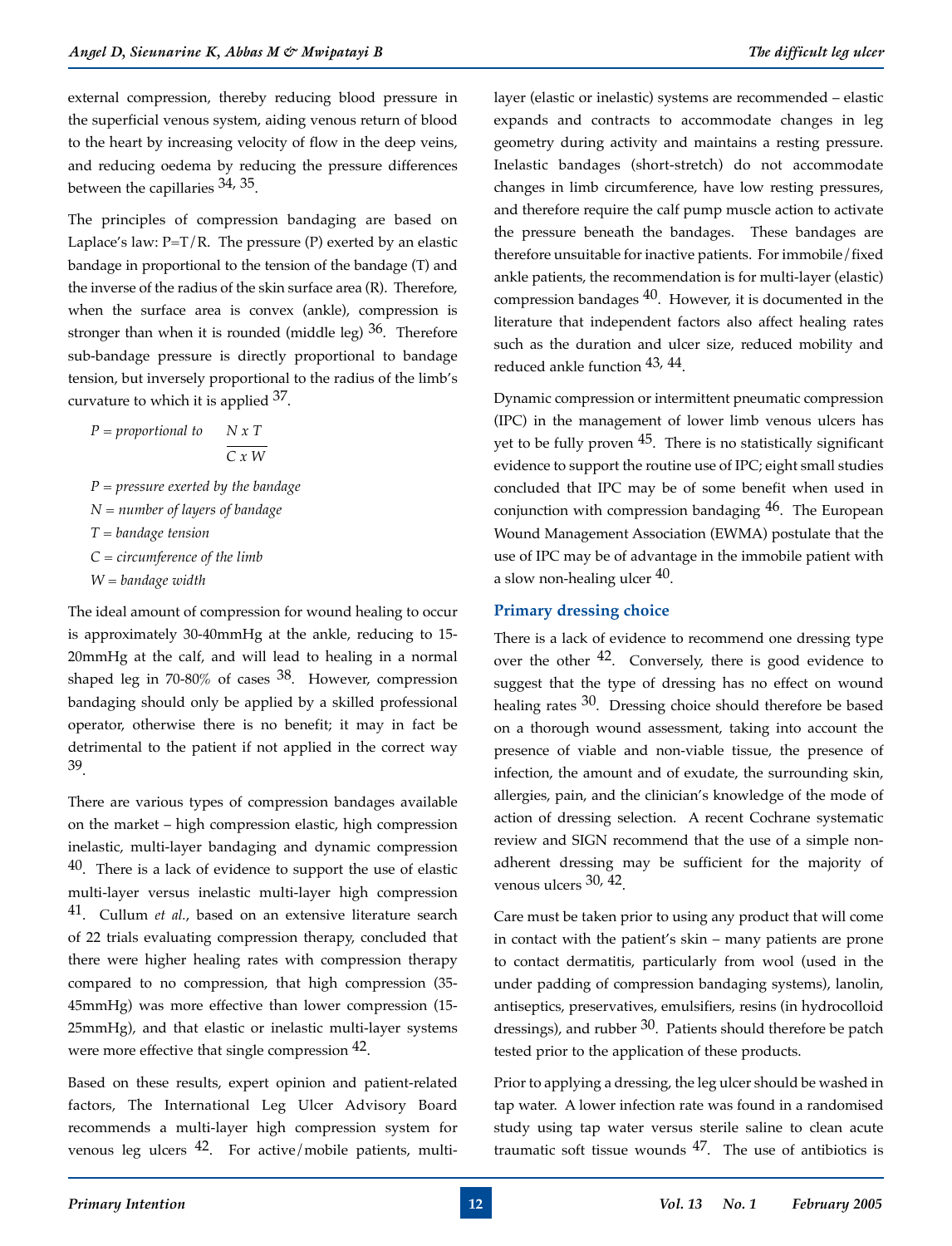not recommended routinely unless there is there is evidence of infection such as cellulitis and pain, and may in fact be harmful by encouraging colonisation of resistant organisms  $30$ . Wound swabbing should be discouraged unless there is a clinical indication of infection (cellulitis, pyrexia, excessive pain) because all chronic wounds are colonised with bacteria 30. There is no evidence that the use of topical antibiotics have any bearing on wound healing 30.

Over the many years that our patient had his leg ulcer whilst an inpatient for the treatment of cellulitis and venous surgery, the leg was washed with tap water and dressings were kept as bland and simple as possible due to the patient's known sensitivities. Unfortunately, the author does not have access to the client's record whilst being managed in the community to make any comment on the management of his leg ulcer.

#### **Community versus specialised leg ulcer clinics**

There is emerging literature, particularly from the United Kingdom, to suggest the healing rates are improved when patients attend specialised leg ulcer clinics 13, 30, 48-51. In one study, following the implementation of a community based leg ulcer clinic, healing rates improved to 67% at 12 weeks and 82% at 24 weeks, compared with healing rates of 22% prior to the implementation of the service  $13$ .

Providing such a service not only ensures that there are clinical practice guidelines or protocols in place, thus ensuring consistency with practice, but also that nurses are trained in the application of compression therapy. A structured multidisciplinary approach also ensures that patients have been properly investigated to exclude other cause of leg ulcers and therefore have an accurate diagnosis of venous disease prior to the application of compression therapy. Within such a service, there is the provision for regular secondary follow up by a vascular specialist for reassessment and investigation, particularly when leg ulcers are not healing in a timely manner.

In our case study, the patient did not attend a specialised leg ulcer clinic – this may have contributed to the non-healing nature of the leg ulcer. Due to the patient's geographical location, a specialised clinic was unavailable to him. One can hypothesis that this may have facilitated wound healing over the years and prevented recurrence.

#### **Medical and surgical options**

Over the years our patient underwent venous surgical procedures to no avail. The place for surgery, compared with graduated compression, is yet to be fully established  $30$ . To

date, there have been no randomised controlled trials which compare both. However, there is consensus that, if the deep venous system is normal, superficial surgery may be helpful  $30$ . In the case of CVI, there is usually incompetence of the superficial, deep and perforators in both the affected limb and the contralatoral limb; therefore, the place for surgery is complex 30.

The use of systemic pharmacotherapy may be helpful in improving healing rates, particularly in ulcers, which are difficult to heal. Pentoxifyline inhibits cytokine mediated neutrophil activation and adhesion. A meta-analysis conducted by Margolis 52 suggests that there is sufficient evidence to support the use of pentoxifyline as an adjunctive with compression therapy. We commenced our patient on this agent following advice from the dermatologist. Other agents such as stanozol, ergotamine, aspirin, prostaglandin E1, and hydroxethirutosides are available on the market. However, there is a lack of any evidence to support their routine use to improve ulcer healing.

We did not trial the use of skin substitutes on our patient; however, there does appear to be new evidence that skin substitutes may be beneficial, particularly in ulcers that have been present for >1 year when used with graduated compression bandaging  $53$ ,  $54$ . Other clinical evaluations currently in progress include evaluating the efficacy of growth factors and protease inhibitors in wound healing rates in venous leg ulcers 54.

#### **Preventing recurrence**

Once ulcers have healed, preventing recurrence is vitally important  $5, 8$ . This includes regular follow up and ensuring that the patient has been fitted for graduated compression hosiery <sup>30</sup>. Over a 5 year period, studies have demonstrated that well fitted compression garments reduce the recurrence rate 30, 55. A compression of 35-45mmHg at the ankle is required; however, if patients are unable to tolerate this, then a lower compression may be used 25-35mmHg  $40$ . Lower rates of recurrence are associated with higher levels of compression hosiery <sup>40</sup>. Hosiery should be refitted and replaced at regular intervals. Unless there is a prevention programme in place, then the time and effort spent on healing venous leg ulcers is futile.

#### **Concordance**

Often patients are labelled non-compliant with treatment regimes, yet one must take into consideration that a key component of evidence-based health care is patient choice. We as practitioners have a responsibility to the patient to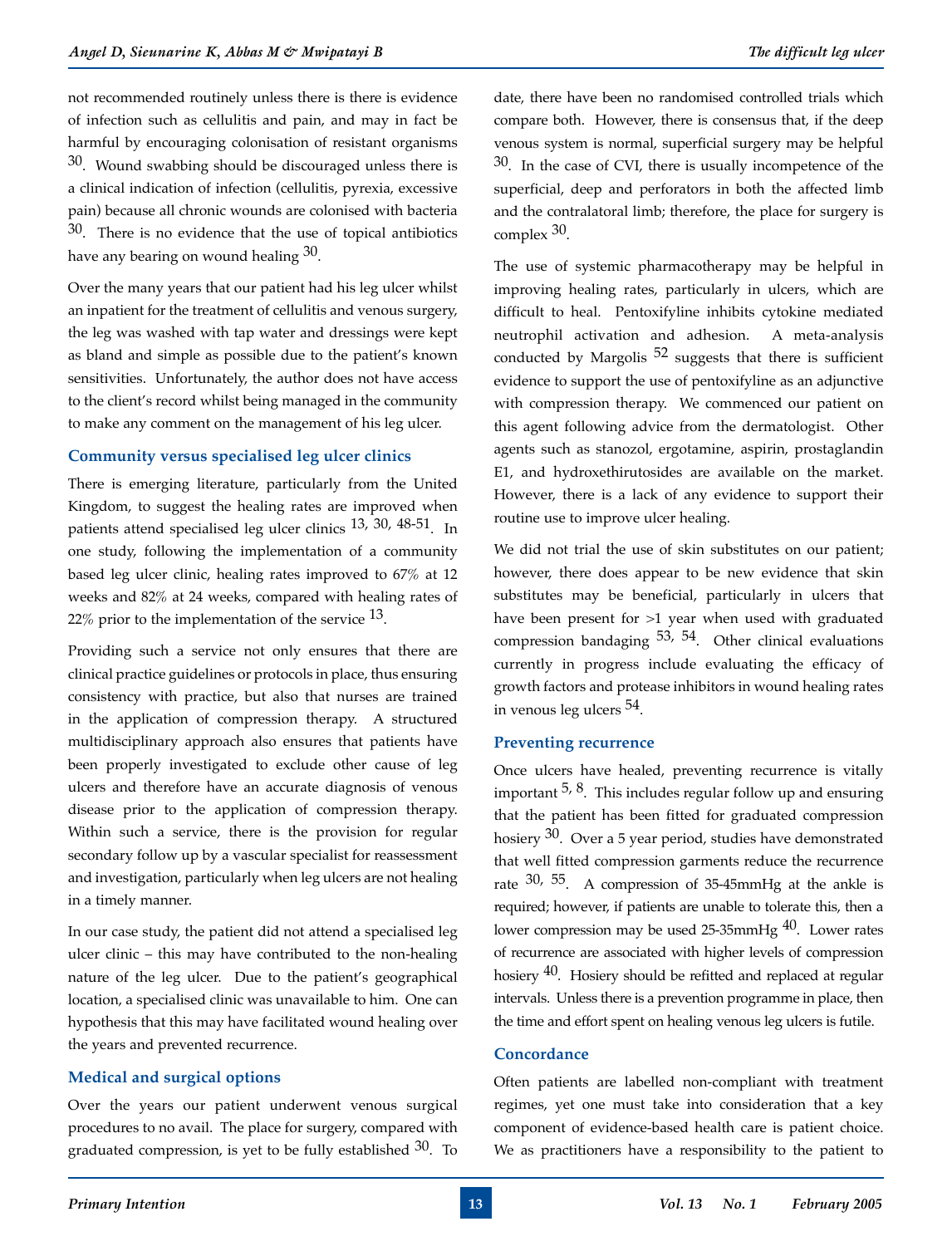ensure that, before labelling a patient as non-compliant, we have provided enough education aimed at their level of understanding to allow them to make an informed choice with regard to treatment regimes. Treatment regimes should also be individual.

Venous leg ulcers are a complex condition and therefore education may need to be repeated. Treatment regimes must be individually tailored and the patients must be actively encouraged to participate in their treatment. Over the years, in our case study, the patient was labelled non-compliant. In order to remove this 'label' from our patient, even although the leg ulcer had been present for many years, we found that starting from the beginning and reaffirming prior education of the cause of venous disease and the rational behind treatment regimens was beneficial to concordance. The level of compression was gradually reintroduced to the patient over a period of weeks, until the patient was in full compression (Figure 4).



*Figure 4. Patient wearing compression bandaging.*

It is important that the patient has a full understanding of the consequences of reduced compression and the impact on delayed healing. Ensuring that dressing products are patch tested first is also vitally important since allergic reactions will cause the leg and ulcer to deteriorate and will contribute to the patient being reluctant to participate in other treatment regimes. Good communication is vitally important; if we are expecting compliance with treatment regimes, then we must take the time to listen to any concerns our patients may express.

Pain is often underestimated in the patient with venous leg ulcers and must be addressed; this can be done with appropriate analgesic agents and careful selection of dressings. This will not only improve the patient's quality of life but also improve tolerance of compression therapy  $40$ . One must also consider assessing the wound for signs of infection and arterial disease.

## **Conclusion**

This case study illustrates the complexity associated with venous leg ulcerations. There are many factors to be taken into account when treating a patient with venous leg ulcers. An understanding of the pathopysiology of the lower leg venous system is vital in order to understand the pathology of venous insufficiency and subsequent ulceration.

Compression therapy is the cornerstone to treatment and must only be applied after the patient has been thoroughly investigated by a vascular specialist to exclude other cause of leg ulceration. Compression therapy should only be applied by a trained operator.

Specialised leg ulcer clinics are associated with better outcomes for the patient; however, due to our patient's geographical location, this service was unavailable to him. Before health care professionals label patients as being non-compliant with treatment regimes, we need to ensure that patients are sufficiently well educated and understand the complexity of venous disease to make this decision.

Unlike the United Kingdom and Europe 30, 56, 57, Australia does not as yet have national guidelines for the management of patients with venous leg ulcers. With the high costs associated with this condition, perhaps motivated health care professionals should consider being actively involved in establishing and implementing a national approach to venous leg ulcers such as those adopted in the United Kingdom.

## **References**

- 1. Fowkes F. Epidemiology of chronic venous insufficiency. Phlebology 1996; **11**:2-5.
- 2. Nelzen O, Bergqvist D & Lindhagen A. The prevalence of chronic lower limb ulceration has been underestimated: results of a validated population questionnaire. Br J Surg 1996; **83**:255-8.
- 3. Nelzen O & Bergqvist D. Chronic venous insufficiency and leg ulcers: how big is the problem? In: Goldstone J (Ed). Perspectives in Vascular Surgery. St Louis, Missouri: Quality Medical Publishing, 1994.
- 4. Baker SR, Stacey MC, Singh G, Hoskins SE & Thompson PJ. Aetiology of chronic leg ulcers. Eur J Vasc Surg 1992; 245-51.
- 5. Nelzen O, Bergqvist D & Lindhagen A. leg ulcer etiology: a cross sectional population study. J Vasc Surg 1991; 557-64.
- 6. Baker SR, Stacey MC, Jopp-McKay AG, Hoskins SE & Thompson PJ. Epidemiology of chronic venous ulcers. Br J Surg 1991; 864-7.
- 7. Cornwall JV, Dore CJ & Lewis JD. Leg ulcers: epidemiology and aetiology. Br J Surg 1986; 693-6.
- 8. Callam MT, Harper DR, Dale JJ & Ruckley CV. Chronic ulcer of the leg: clinical history. BMJ 1987; 1389-91.
- 9. Nelzen O, Bergqvist D, Lindhagen A & Hallbook T. Chronic ulcers: an underestimated problem in primary health among elderly patients. J